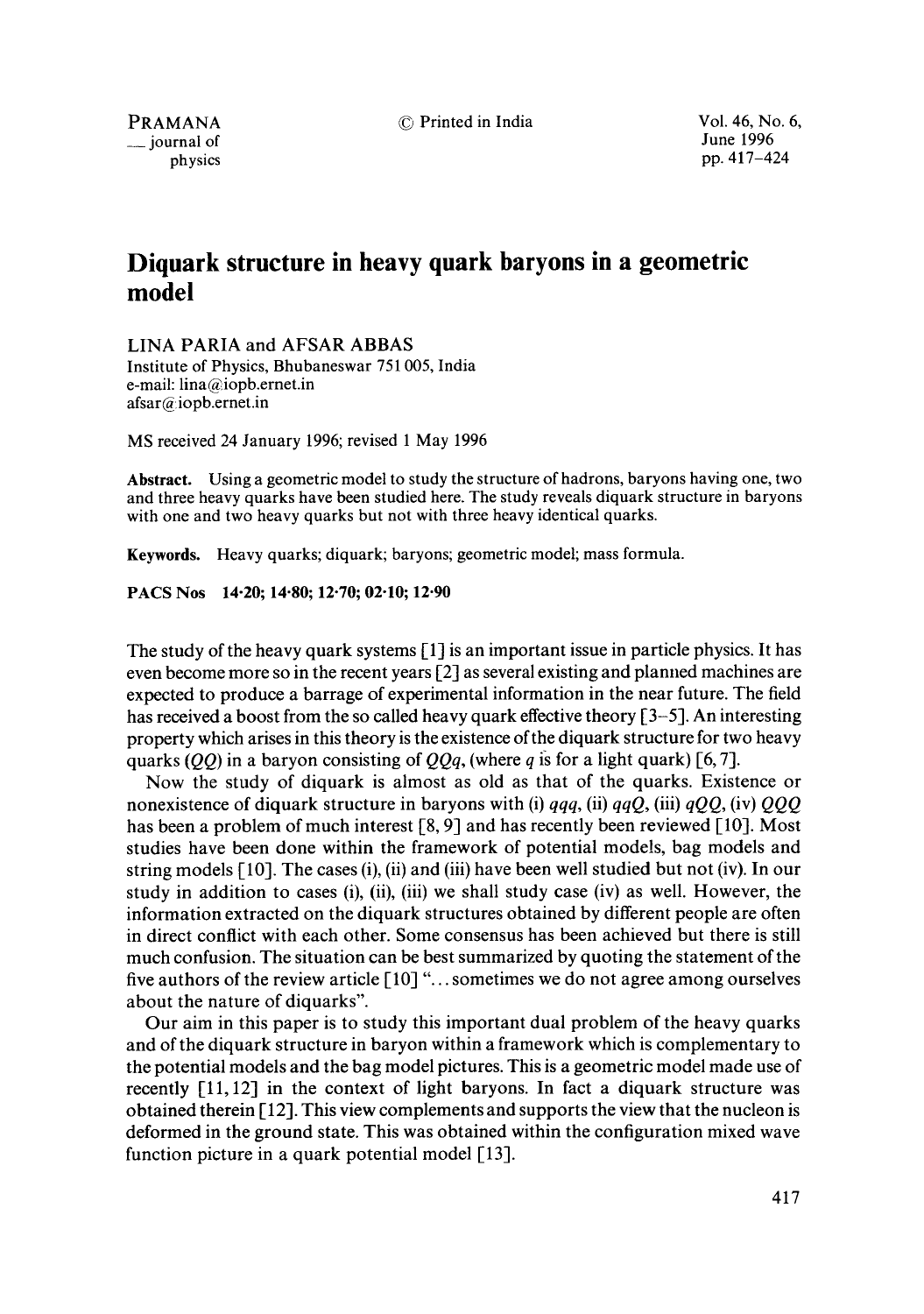

Figure 1. Geometrical arrangement of quarks separated by  $r_1, r_2$  in the general case and three other cases as discussed in the text,

In the geometric model of hadrons, quarks are at different positions in a collective picture [11, 12]. All the excited states of hadrons are obtained by rotations and vibrations of quarks in a collective mode. For simplicity, we will be considering only the rotational excitations. The total wave function of baryons is given by

$$
\psi_{\text{total}} = \psi_{\text{c}} \otimes \psi_{\text{sf}} \otimes \psi_{\text{r}} \tag{1}
$$

where  $\psi_c$ ,  $\psi_{sf}$  and  $\psi_r$  stands for the wave function corresponding to color, spinflavor and the geometric degrees of freedom respectively. From the antisymmetrization of the color state, the product of the wave function  $\psi_{\rm sf} \otimes \psi_{\rm r}$  has to be totally symmetric.

To understand the geometric structure of baryons, we are considering the four possible geometrical arrangements of quarks as in figure 1: General case (a): two quarks are separated by a distance  $r_2$ , while the third quark is at a distance  $r_1$  from the center of mass of the first two quarks. Case (b):  $r_2 = 0$ ; i.e. two quarks are at the same place while the third one is separated. Case (c):  $r_1/r_2 = \sqrt{3/2}$ : i.e. three quarks are sitting at the vertices of an equilateral triangle. Case (d):  $r_1 = 0$ ; i.e. all quarks are equidistant and lying on a line. The point group structure for inertia tensor  $(G<sub>1</sub>)$ , for equivalent particles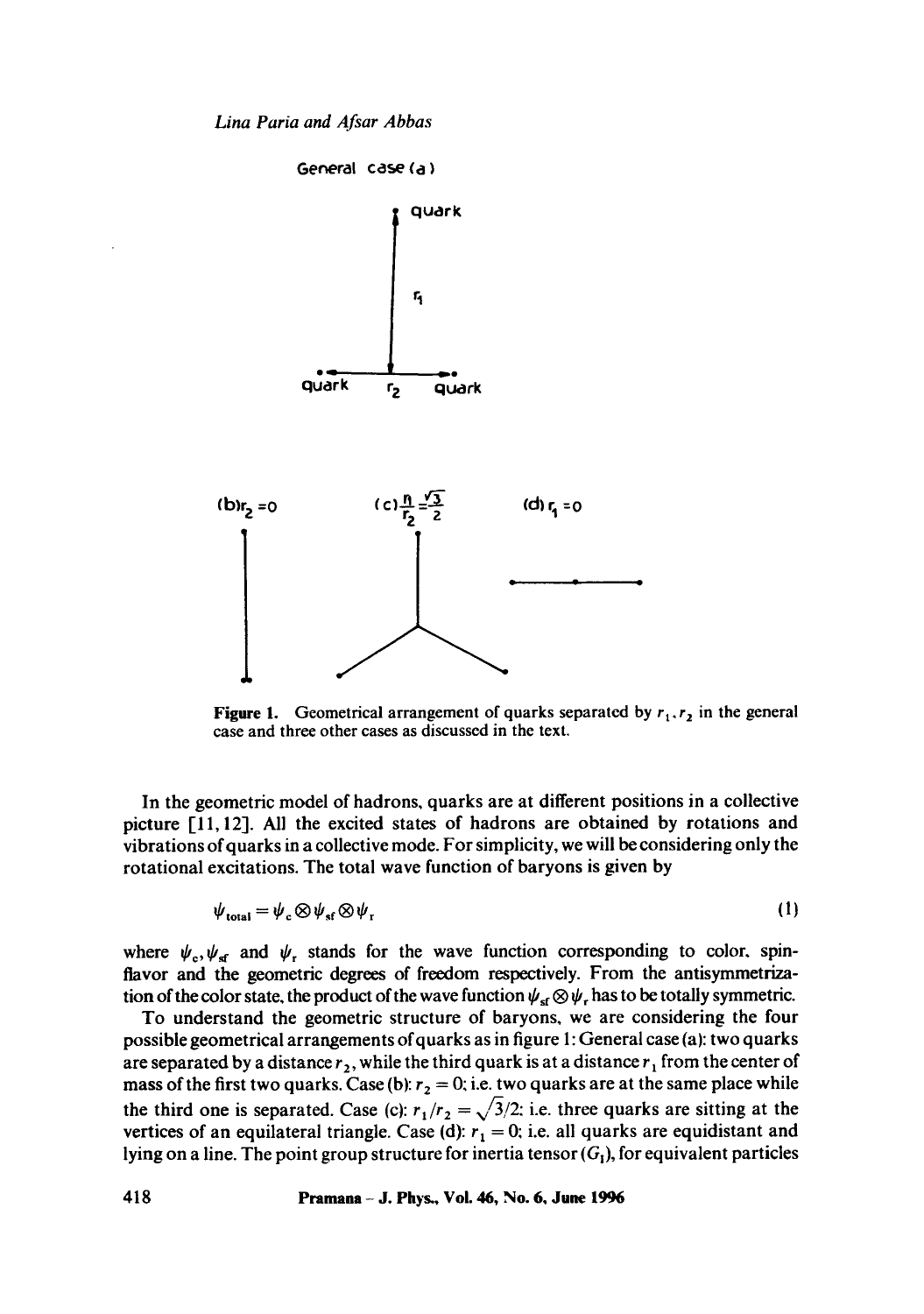$(G_F)$  and for distinct particles  $(G_D)$  are given below respectively.

General case (a): 
$$
C_{2v}
$$
,  $C_{2v}$ ,  $S_1$   
\nCase (b):  $C_{\infty v}$ ,  $C_{\infty v}$ ,  $C_{\infty v}$   
\nCase (c):  $D_{3h}$ ,  $D_{3h}$ ,  $S_1$   
\nCase (d):  $D_{\infty h}$ ,  $D_{\infty h}$ ,  $C_{\infty v}$ . (2)

As we are considering baryons with a heavy flavour (charm) the corresponding spin flavor group symmetry is  $SU_{\text{cf}}(8)$ . The group  $SU_{\text{cf}}(8)$  is broken in the following chain of subalgebras,

$$
SU_{\rm sf}(8) \supset SU_{\rm f}(4) \otimes SU_{\rm s}(2)
$$
  
\n
$$
\supset SU_{\rm f}(3) \otimes U_{\rm c}(1) \otimes SU_{\rm s}(2)
$$
  
\n
$$
\supset SU_{\rm f}(2) \otimes U_{\rm Y}(1) \otimes U_{\rm c}(1) \otimes SU_{\rm s}(2)
$$
  
\n
$$
\supset SO_{\rm f}(2) \otimes U_{\rm Y}(1) \otimes U_{\rm c}(1) \otimes SO_{\rm s}(2).
$$
 (3)

The decomposition of the relevant representations of  $SU_{\text{sf}}(8)$  into  $SU_{\text{sf}}(4) \otimes SU_{\text{sf}}(2)$  are

$$
120 \Rightarrow {}^{4}20 \oplus {}^{2}20
$$
  
\n
$$
168 \Rightarrow {}^{2}20 \oplus {}^{4}20 \oplus {}^{2}20 \oplus {}^{2}\overline{4}
$$
  
\n
$$
56 \Rightarrow {}^{2}20 \oplus {}^{4}\overline{4}.
$$
  
\n(4)

The quantum numbers of the baryons  $N, \Delta, \Lambda_c, \Sigma_c, \Xi_\alpha, \Omega_{\alpha}$  under  $SU_{\rm sf}(8)$  group symmetry are given in table 1. Figure 2 is the schematic diagram drawn on the basis of table 2 in [121. This shows the variation of levels with a change in the shape of the baryons (as stated in the cases ((b), (c), (d))) for  $L = 0$  and  $L = 1$ . Here L is the orbital angular momentum and K is the projection of the orbital angular momentum on the body fixed axis with  $L = K$ ,  $K + 1$ ,  $K + 2, \ldots$ . The notation used here is:  $K = 0 + \text{indicate } L = 0, 2, 4, \ldots$  and  $K = 0 - \text{indicate }$  $L = 1, 3, 5, \ldots$ . This diagram is a slightly modified version of the one by Halse [12].

Note that the spectrum generating algebra chain in eq. (3) implies that the symmetry is broken diagonally. (It is because of this, that the  $c$ -quark is much heavier than the  $u$ -, d-, and s-quarks and is not expected to affect our analysis.) This means that the energy levels may depend on the eigenvalue of the Casimir operators of the group chain. Hence the *SU(8)* mass formula is

$$
M^{2} = M_{0}^{2} + a \left[ \hat{C}_{2}(SU(8)) - \frac{231}{8} \right]
$$
  
+  $b \left[ \hat{C}_{2}(SU(4)) - \frac{39}{4} \right] + c \left[ \hat{C}_{2}(SU(3)) - \frac{8}{3} \right] + d \left[ s(s+1) - \frac{3}{4} \right]$   
+  $e[C-1] + f[I(I+1)] + \alpha L + \beta K,$  (5)

where  $\hat{C}_2$  is the eigenvalue of the Casimir operator for different representation, C is charm quantum number, s is spin value, I is isospin, and  $a, b, c, d, e, f, \alpha, \beta$  are parameters. The term  $\alpha L$  and  $\beta K$  in the mass formula comes from the rotation of the system. The operators

**Pramana - J. Phys., VoL 46, No. 6, June 1996 419**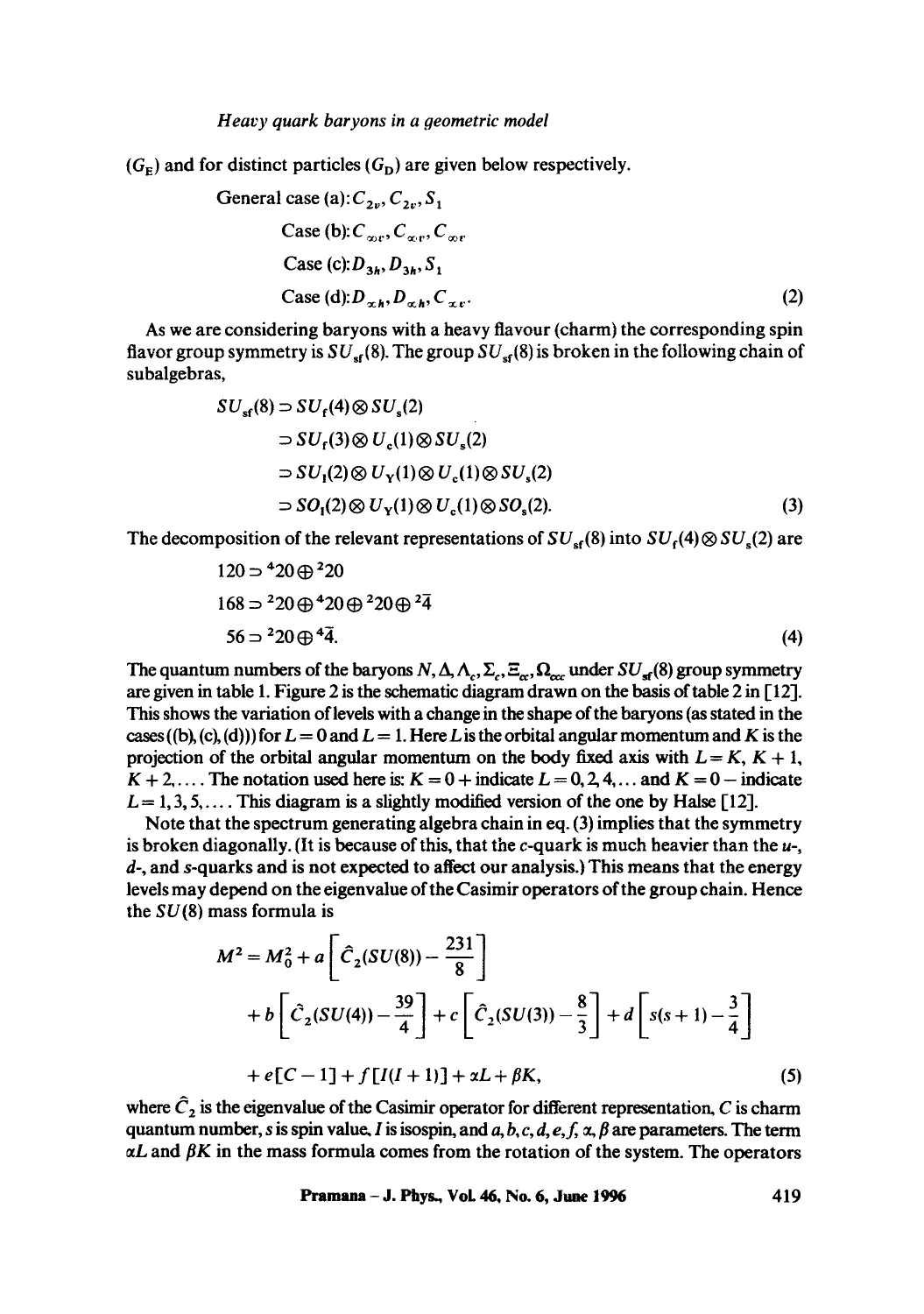

**Figure 2.** Schematic variation of the levels  $[g]K$  with the change in the shape of the baryons. Note that  $K = 0 +$  or  $0 -$  is explained in the text. (Warning: the symbols  $+/$ are not superscript and are not symbols for parity: see text.) The vertical axis is labelled by the energy (schematically) and the horizontal axis is labelled by the values of  $r_1$  and  $r_2$ as explained in the text. The dashed lines labeled by  $L^{\pi}$  represent negative parity levels and the solid lines represent positive parity levels. The dotted line represent the state  $[3]0 -$  for the baryon containing at least one heavy quark (i.e. not for N and  $\Delta$ ). The arrows indicate the location of different baryons as per our assignment.

are defined in such a way that for the ground state of  $\Lambda_c$  all the terms except  $M_0^2$  vanish. The justification for using the linear term in  $L$  in the above formula arises from the fact that our model is intrinsically related to the string-like bag model (as is evident from figure 1). This has also been pointed out in [11].

We treat Kalman and Tran's result [14] on the heavy quark baryons as a good representative sample of the theoretical studies in this area. In addition, these results are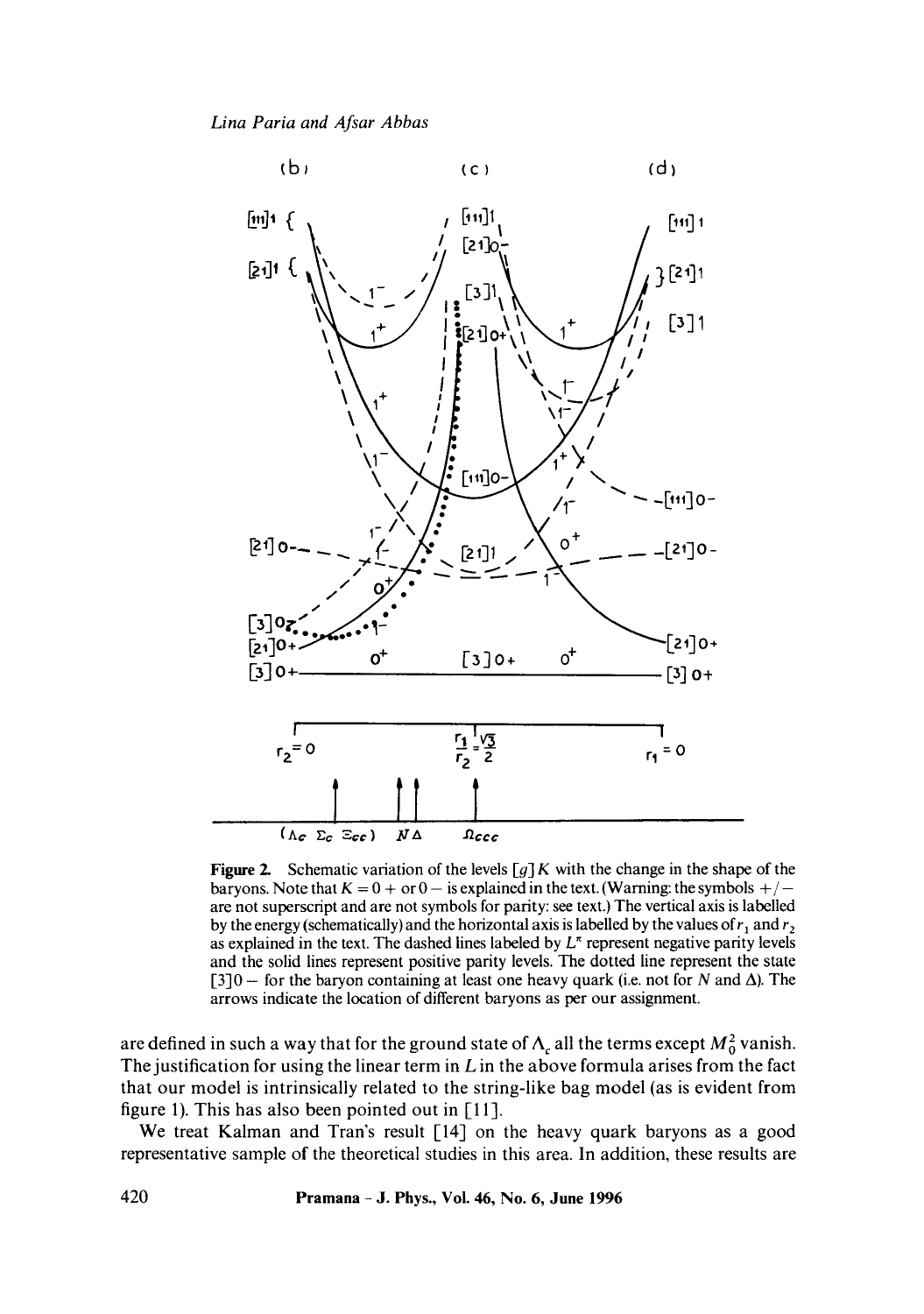*Heavy quark baryons in a 9eometric model* 

| Particle                | $\boldsymbol{I}$ | S         | $\boldsymbol{C}$ | $SU_{f}(3)$<br>$(p_1 p_2)$ | $SU_{f}(4)$<br>$(p_1 p_2 p_3)$ | $SU_{fs}(8)$<br>[g]      | $SU_s(2)$<br>Spin                                                                                                                                               |
|-------------------------|------------------|-----------|------------------|----------------------------|--------------------------------|--------------------------|-----------------------------------------------------------------------------------------------------------------------------------------------------------------|
| $\boldsymbol{N}$        | $\frac{1}{2}$    | 0         | 0                | (11)                       | (110)                          | $[3]$<br>[21]<br>[111]   | $\frac{1}{2}$ , $\frac{3}{2}$ , $\frac{3}{2}$<br>$\frac{3}{2}$<br>$\frac{3}{2}$<br>$\frac{3}{2}$<br>$\frac{1}{2}$                                               |
| Δ                       | $\frac{3}{2}$    | $\bf{0}$  | $\bf{0}$         | (30)                       | (300)                          | $[3]$<br>[21]            |                                                                                                                                                                 |
| $\Lambda_c$             | 0                | $\pmb{0}$ | $\mathbf{1}$     | (01)                       | (110)                          | $[3]$<br>$[21]$<br>[111] | $\frac{1}{2}, \frac{1}{2}, \frac{3}{2}$<br>$\frac{1}{2}, \frac{3}{2}$<br>$\frac{3}{2}, \frac{3}{2}$<br>$\frac{3}{2}, \frac{3}{2}$<br>$\frac{3}{2}, \frac{3}{2}$ |
|                         |                  |           |                  | (01)                       | (001)                          | [21]<br>[111]            |                                                                                                                                                                 |
| $\Sigma_c$              | $\mathbf{1}$     | 0         | 1                | (20)                       | (300)                          | $[3]$<br>[21]            |                                                                                                                                                                 |
|                         |                  |           |                  | (20)                       | (110)                          | $[3]$<br>[21]<br>[111]   | $\frac{1}{2}$ , $\frac{3}{2}$ , $\frac{3}{2}$                                                                                                                   |
| $\Xi_{cc}$              | $\frac{1}{2}$    | 0         | $\overline{c}$   | (10)                       | (300)                          | $[3]$<br>[21]            | $\frac{3}{2}$                                                                                                                                                   |
|                         |                  |           |                  | (10)                       | (110)                          | $[3]$<br>[21]<br>[111]   | $\frac{1}{2}$<br>$\frac{1}{2}$ , $\frac{3}{2}$<br>$\frac{1}{2}$                                                                                                 |
| $\pmb{\Omega}_{\rm cc}$ | 0                | $\bf{0}$  | 3                | (00)                       | (300)                          | $[3]$<br>[21]            | $\frac{3}{2}$                                                                                                                                                   |

**Table 1.**  $SU_f(3)$ ,  $SU_f(4)$ ,  $SU_{fs}(8)$  and  $SU_s(2)$  levels for the charmed and uncharmed baryons, classified according to isospin  $(I)$ , strangeness  $(S)$ and charm (C).

published in great detail making them suitable as a point of reference. We will treat these numbers as experimental numbers. Note that we do not consider  $\Xi_c, \Omega_c, \Omega_c$ , etc. as the corresponding data do not exist. We do not expect much changes in our basic conclusions when the real experimental numbers become available. The available experimental data are from [15].

For each baryons, we arrange the states in such a way that the energy will increase from lower to higher excited states. Knowing the internal quantum numbers, spin-tiavour symmetry of each baryon considered is given in table 1. Knowing the Casimir operator value of the relevant representations and using the mass formula we can specify each states of these baryons in a particular  $[q] L^*$  representation. Here  $\pi$  is the parity of the state and  $[g]$  is the  $SU(8)$  representation in the standard Young Diagram formalism giving the total number of boxes in each row, e.g. [21] denote the two boxes in first row and one box in second row. The notation  $(p_1p_2p_3)$  in table 1 denote the difference in the number of boxes between the rows, i.e.  $p_i = \lambda_i - \lambda_{i+1}$ , where  $\lambda_i$  is the number of boxes in the *i*th row of the Young Diagram. Our approach for assignment of the states of baryons is that of Halse [12] where the mass formula is used as a guide for these assignments.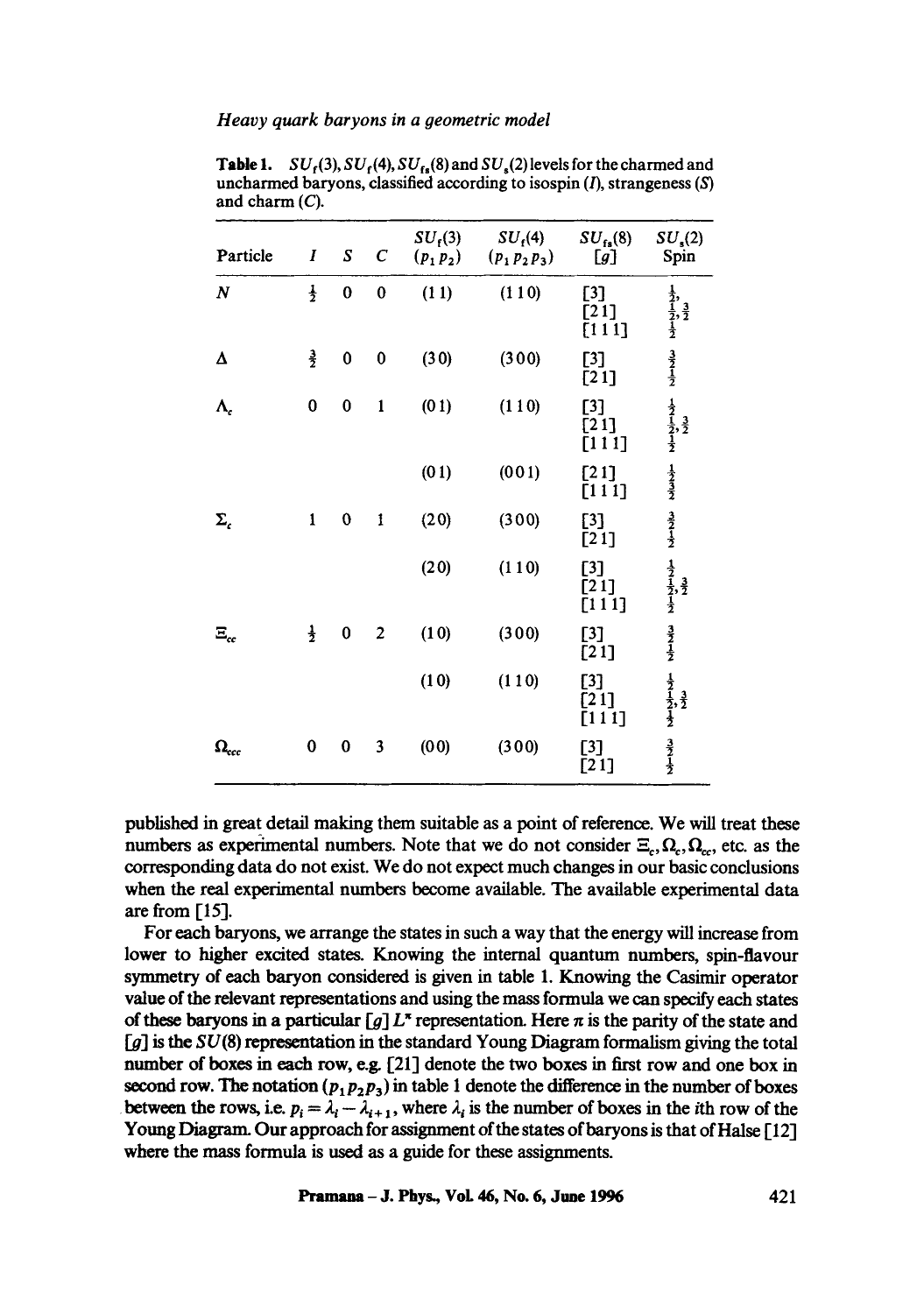|                   | <b>Table 2.</b> Ordering of $[g] L^{\pi}$ (the notation explained in the text) representations in the assignment of states for $N, \Delta, \Lambda_c, \Sigma_c, \Xi_c$ and $\Omega_{\text{esc}}$ (Ground to excited states are ordered from top to bottom.) |                                   |                                                                                                                                              |                                                                              |                                                                                       |
|-------------------|-------------------------------------------------------------------------------------------------------------------------------------------------------------------------------------------------------------------------------------------------------------|-----------------------------------|----------------------------------------------------------------------------------------------------------------------------------------------|------------------------------------------------------------------------------|---------------------------------------------------------------------------------------|
|                   |                                                                                                                                                                                                                                                             |                                   | ี<br>ผู้                                                                                                                                     | (រ)<br>(                                                                     | $\mathbf{q}^{\mathrm{cc}}$                                                            |
| $[3]0^+$          |                                                                                                                                                                                                                                                             |                                   |                                                                                                                                              |                                                                              |                                                                                       |
| $[21]0^+$         | $\begin{array}{c} 130^+ \\ 132^+ \end{array}$                                                                                                                                                                                                               | $[3]0^+$<br>$[3]1^-$<br>$[21]0^+$ |                                                                                                                                              |                                                                              | $\begin{array}{c} \textbf{[3]} \textbf{0}^+ \\ \textbf{[3]} \textbf{2}^+ \end{array}$ |
| $[21]1 - (K = 0)$ |                                                                                                                                                                                                                                                             |                                   | $\begin{bmatrix} 3 & 0 \\ 3 & 1 \end{bmatrix}$ $\begin{bmatrix} 3 & 1 \\ 2 & 1 \end{bmatrix}$ $\begin{bmatrix} 2 & 1 \\ 2 & 1 \end{bmatrix}$ | $\begin{array}{c} [3] 0^+ \\ [3] 1^- \\ [21] 0^+ \\ [21] 2^+ \\ \end{array}$ | $[21]1 - (K = 0)$                                                                     |
| $[21]2^+$         | $[21]1^-(K=0)$<br>$[21]0^+$                                                                                                                                                                                                                                 | $[21]1 - (K = 0)$                 | $[21]1 - (K = 0)$                                                                                                                            |                                                                              | $21]1 - (K = 1)$                                                                      |
| $[21]1 - (K = 1)$ | $[21]1^-(K=1)$                                                                                                                                                                                                                                              | $[3]2^{+}$                        |                                                                                                                                              | $[21]1 - (K = 0)$                                                            |                                                                                       |
|                   |                                                                                                                                                                                                                                                             | $[21]1 - (K = 1)$                 | $[3]2^+$<br>$[21]2^+$                                                                                                                        |                                                                              |                                                                                       |
|                   |                                                                                                                                                                                                                                                             |                                   | $[21]1 - (K = 1)$                                                                                                                            |                                                                              |                                                                                       |
|                   |                                                                                                                                                                                                                                                             |                                   |                                                                                                                                              |                                                                              |                                                                                       |

| ns in the assignment of state                                                                                                                                                                      |                                                                                                                                                                |
|----------------------------------------------------------------------------------------------------------------------------------------------------------------------------------------------------|----------------------------------------------------------------------------------------------------------------------------------------------------------------|
| $\sim$ 10 <sup>1</sup> L <sup><math>\pi</math></sup> (the notation explained in the text) represe-<br>The only of all of the survey<br>יווה÷יו∕) ∩ ההה<br>1<br> <br> -<br>$\overline{\phantom{a}}$ | בן באת האירונים ביניים לאת המונים באת האירונים באת האירונים ביניים ביניים ביניים ביניים ביניים ביניים ביניים ב<br><b>Control on the control of the control</b> |
| į<br>֩֩<br>Fable<br>i                                                                                                                                                                              |                                                                                                                                                                |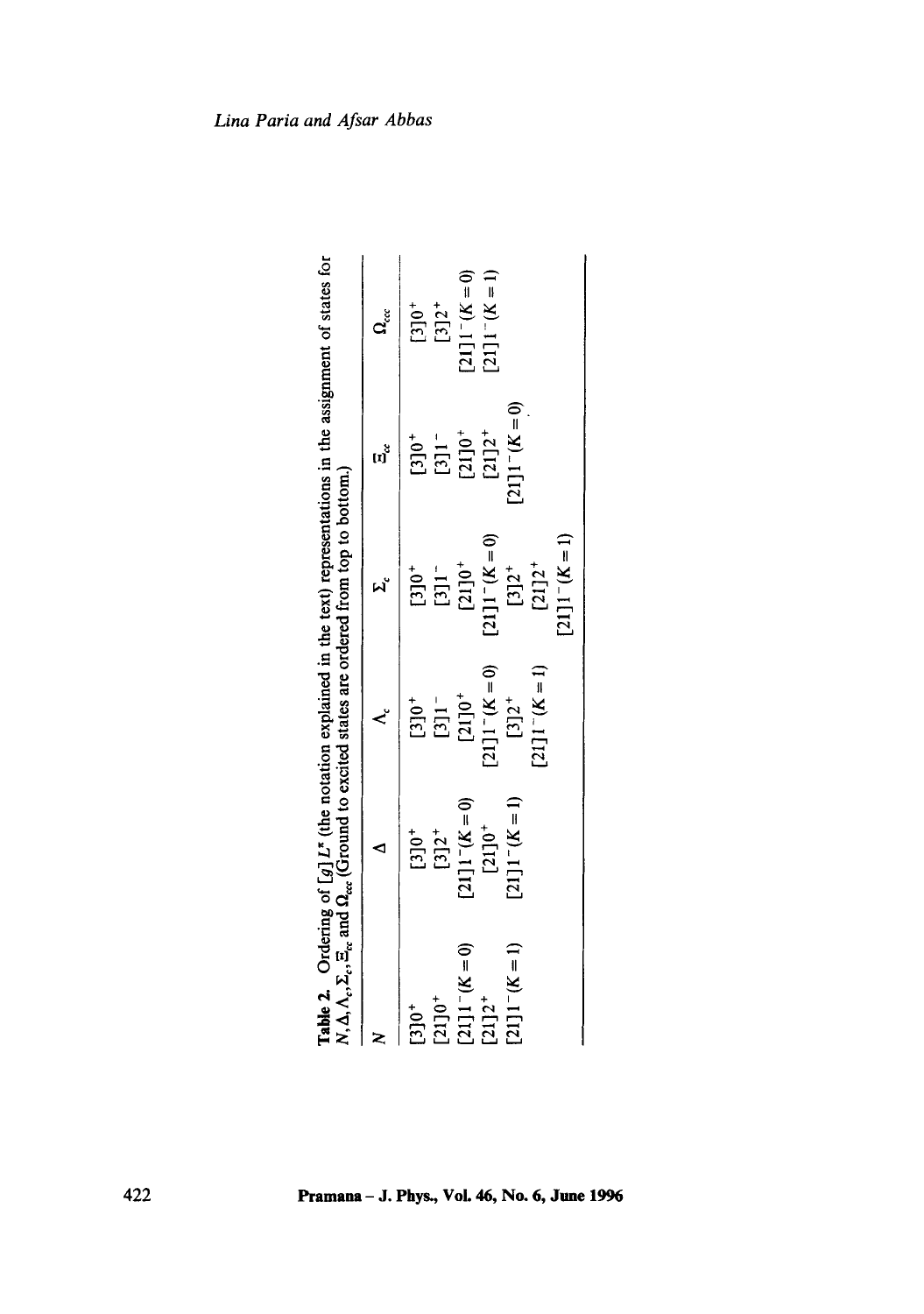As an example, for  $\Lambda_c$ :

(i) The lowest energy state  $J^{\pi}(M)$  is  $\frac{1}{2}$  (2282), with  $L = 0$ ,  $s = \frac{1}{2}$ ,  $K = 0$ , (1 1 0) representation of  $SU(4)$  and (0 1) representation of  $SU(3)$ . Now using the Casimir operator value of each representation in the mass formula we get  $M^2 = M_0^2$  and the state  $\frac{1}{2}$  (2282) goes to the  $\lceil g \rceil L^{\pi}$  representation as  $\lceil 3 \rceil 0^+$ .

(ii) The next excited state  $J^{\pi}(M)$  is  $\frac{1}{2}$  (2653), with  $L = 1$ ,  $s = \frac{1}{2}$ ,  $K = 0$ , (1 1 0) representation of  $SU(4)$  and (0.1) representation of  $SU(3)$ . This assigns the state in the [g]  $L^{\pi}$ representation as  $\lceil 3 \rceil 1$  (which gives a reasonable fit) rather than the assignment  $[21]$ <sup>-</sup> and so on. In this way the states of each baryons considered in table 1 are assigned and a global fit of the states are able to give the parameter values as:  $M_0^2 = 6.303$ ,  $a = -0.317$ ,  $b = 0.163$ ,  $d = -0.152$ ,  $\alpha = 1.297$ ,  $\beta = 1.022$ ,  $c = 9.5025$ ,  $e = 18.7795$ ,  $f = -18.994$ . All parameters are in GeV<sup>2</sup>.

The low excited states of  $N, \Delta, \Lambda_c, \Sigma_c, \Xi_{cc}, \Omega_{ccc}$  have been given the assignment shown in table 2. The location of these particles as per our assignment is also indicated in figure 2.

We find that the nucleon has the structure falling in between cases (b) and (c) (figure 2). The position of  $\Delta$  is found to be slightly to the right of N (see figure 2). This is in contrast to what Halse [12] had obtained for N and  $\Delta$ . This is because in his fit he was trying to include a single star state  $\frac{1}{2}$  (1550) which existed then (i.e. in the 1986 data set), but does not exist anymore (i.e. in the 1994 data set [15]). Instead a new state  $\frac{1}{2}$  (1750) has risen whose presence makes the above difference. However, in agreement with Halse [12], we obtain a diquark structure in  $\Delta$ .

For  $\Lambda_c$  and  $\Sigma_c$  we see that the order of the representations is such that its geometric structure tends to move towards the case (b) (figure 2). This indicates that for one heavy quark baryon, the diquark structure exists; i.e. two light quarks *(qq)* can form a diquark in  $(qq-Q)$  while restoring the  $C_{2v}$  symmetry. This is in agreement with the result of Lichtenberg [9]. In the case of  $\Xi_{cc}$  baryons also, there is a diquark structure. So one can say that in  $(QQ-q)$ , the two heavy quarks come together to form a diquark. This view is in agreement with others  $\lceil 6, 7, 8, 10 \rceil$ . We see that though the diquark structure exists in both the baryons containing one and two heavy quarks, the nature of the diquark in these two cases is different due to the  $C_{2v}$  symmetry considerations. Here we consider only the low angular momentum states so that the effect on the diquark structure due to higher angular momentum is not being looked into.

The three heavy quark baryon  $\Omega_{ccc}$  shows the structure of case (c) (figure 2). This is quite reasonable as all the three quarks are equivalent. This is a new interesting result, since not much work has been done by others in the three heavy quark case. So the conclusion of our model is that the diquark structure exists in one and two heavy quark baryons but not in the three identical heavy quark baryons.

## **Acknowledgement**

The authors would like to thank the referee for useful comments.

## **References**

- [1] W Kwong, J L Rosner and C Quigg, Annu. Rev. Nucl. Part. Sci. 37, 325 (1987)
- 1"2] J G Koerner and H W Siebert, *Annu. Rev. Nucl. Part. Sci.* 41, 511 (1991)